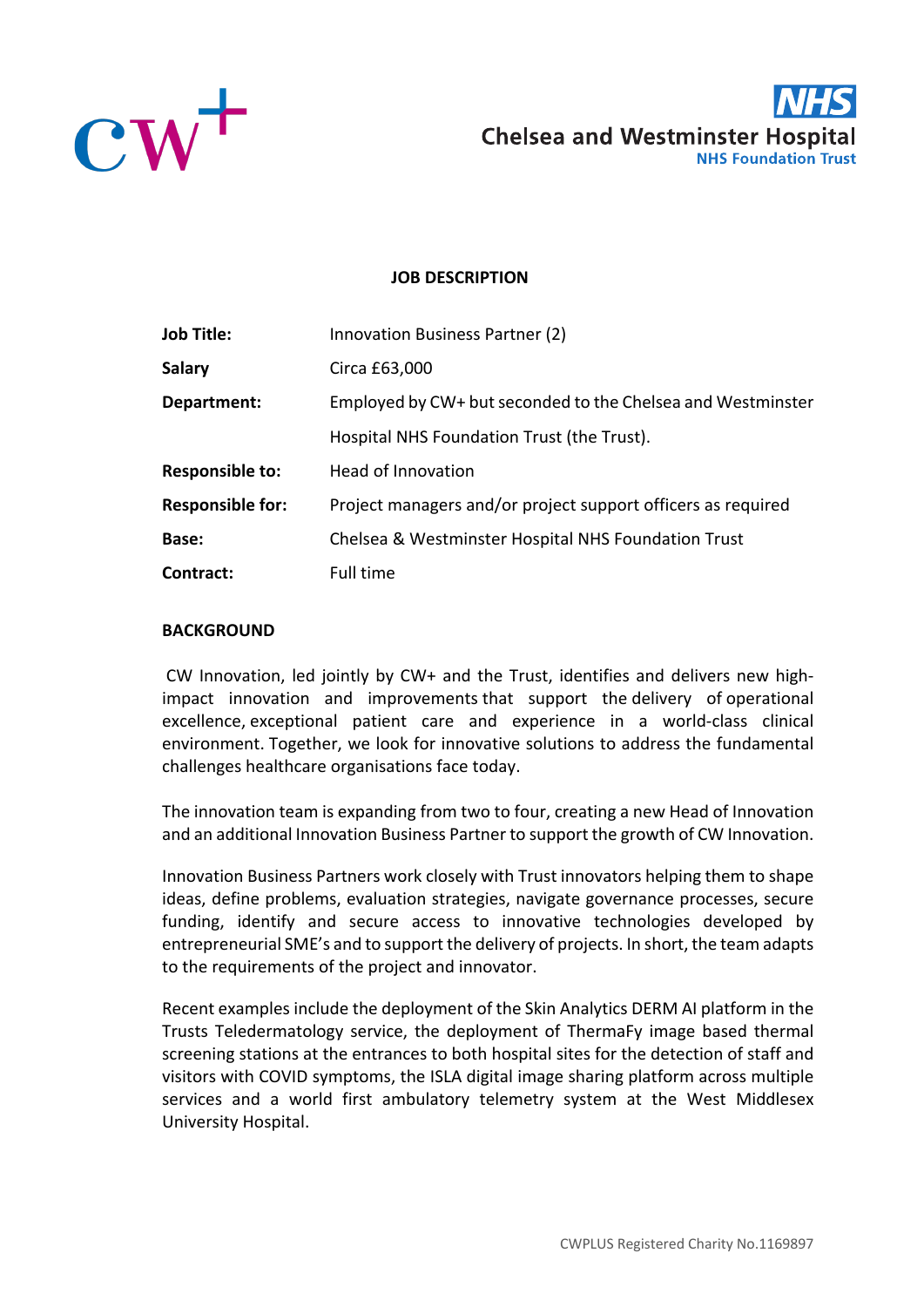



#### **JOB SUMMARY**

Although you will be employed by CW+, you will be seconded to the Trust, reporting directly to the Head of Innovation and based within the Digital Operations Team. The Head of Innovation reports directly to the Director of Digital Operations and Deputy Chief Operating Officer ensuring direct alignment of work with Trust and Divisional strategic priorities. This is a Trust focused role.

In addition to prospecting for and leading on the development and delivery of a portfolio of projects, you will be the lead Innovation Business Partner supporting programmes of work from our Planned Care and Clinical Support Services Divisions. You will use your position of leadership to build strong connections with the operational and clinical leadership teams building a deep understanding of the services and functions and their priorities.

You will also lead our partnership with the Digital Health.London Accelerator programme acting as a co-navigator on the programme, supporting the delivery of the DHLA curriculum, for example sourcing speakers for events and providing advice and coaching support for cohort companies. Integral to this role is building strong partnerships between clinical, managerial teams and entrepreneurs.

### **KEY WORKING RELATIONSHIPS**

Head of Innovation, Innovation Business Partners, Service Directors, Divisional Service Improvement & Efficiency Leads, Divisional Director of Operations (Planned Care & Clinical Support Services Division), Director of Finance (CW+), clinicians, nursing teams and allied health professionals, service and general managers, digital and nurse innovation fellows, information and finance business partners, external stakeholders including: Clinical Entrepreneurs Programme Team.

### **Main Results Areas:**

### **1. Strategy and Relationship Management**

• The postholder will be responsible for building relationships with and leading key programmes of work from the Trust's Planned Care and Clinical Support Services Divisions. These Divisions comprise all of our operating theatres and diagnostic services. The postholder will build a deep understanding of the work and priorities of these divisions and report outputs to the respective divisional boards.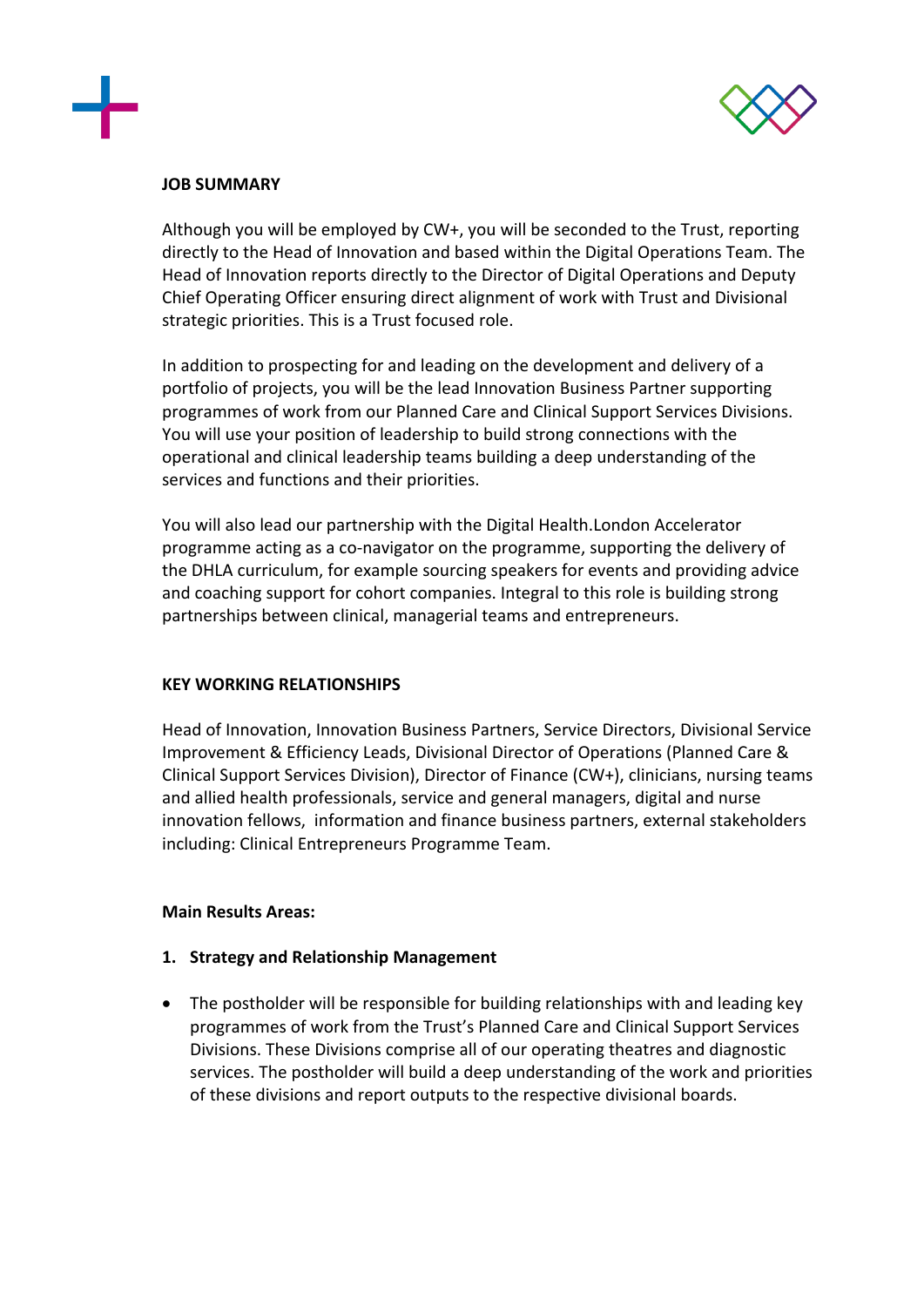



- The postholder may be required to support the identification and delivery of projects originating from outside of Planned Care and Clinical Support Services as required.
- Actively manage t partnership with Digital Health.London Accelerator acting as a co-navigator on the programme, supporting the delivery of the DHLA. curriculum, for example sourcing speakers for events and providing advice and coaching support for cohort companies.
- Work alongside CW+ Digital Innovation Fellow to deliver the Horizon Fellowship Programme, supporting fellows to deliver their programmes of work, capture and share learning.
- Work with the Trust's Nurse Innovation Fellow to support the identification and delivery of innovation in the nursing workforce, the largest component of the workforce at the Trust.
- Work with colleagues in R&D and Quality Improvement to develop and deliver tailored training and awareness raising programme across the Trust including innovation surgeries and one to one support.
- Work with Improvement and Research to support the development of a cohesive approach to Research Innovation and Quality Improvement (RiQi), a single front door for ideas and to support the development of a culture of innovation through training and awareness raising.
- Identifying suitable external partners, both commercial and academic, to support the delivery of individual projects and to support the Head of Innovation to develop and deliver an overarching innovation strategy.

# **2. Project Planning, Management and Business Development**

- Support the development, promotion and implementation of thematic calls for funding periodically initiated by CW+. Calls include Nurses Call, RADICAL and Sustainability calls. You will work to identify potential applicants and support them to prepared and deliver their bids.
- Promote CW+ grants programme including SCBI (Small Change, Big Ideas) and main grants programme identifying potential applicants and supporting them to prepare and deliver their bids.
- Manage Project Managers and Project Support Officers assigned to them, providing advice and guidance as required and ensuring that their work is effectively aligned to the delivery of allocated projects.
- Work with innovators to design, develop and deliver their projects ensuring that such work has secured appropriate governance approvals, buy-in from senior teams and has sufficient resource and capacity to deliver effectively.
- Monitor live projects, discussing and resolving problems, and ensuring compliance with funding conditions
- Steer projects from initiation to go-live and beyond, supporting the relevant teams in the management of key work streams.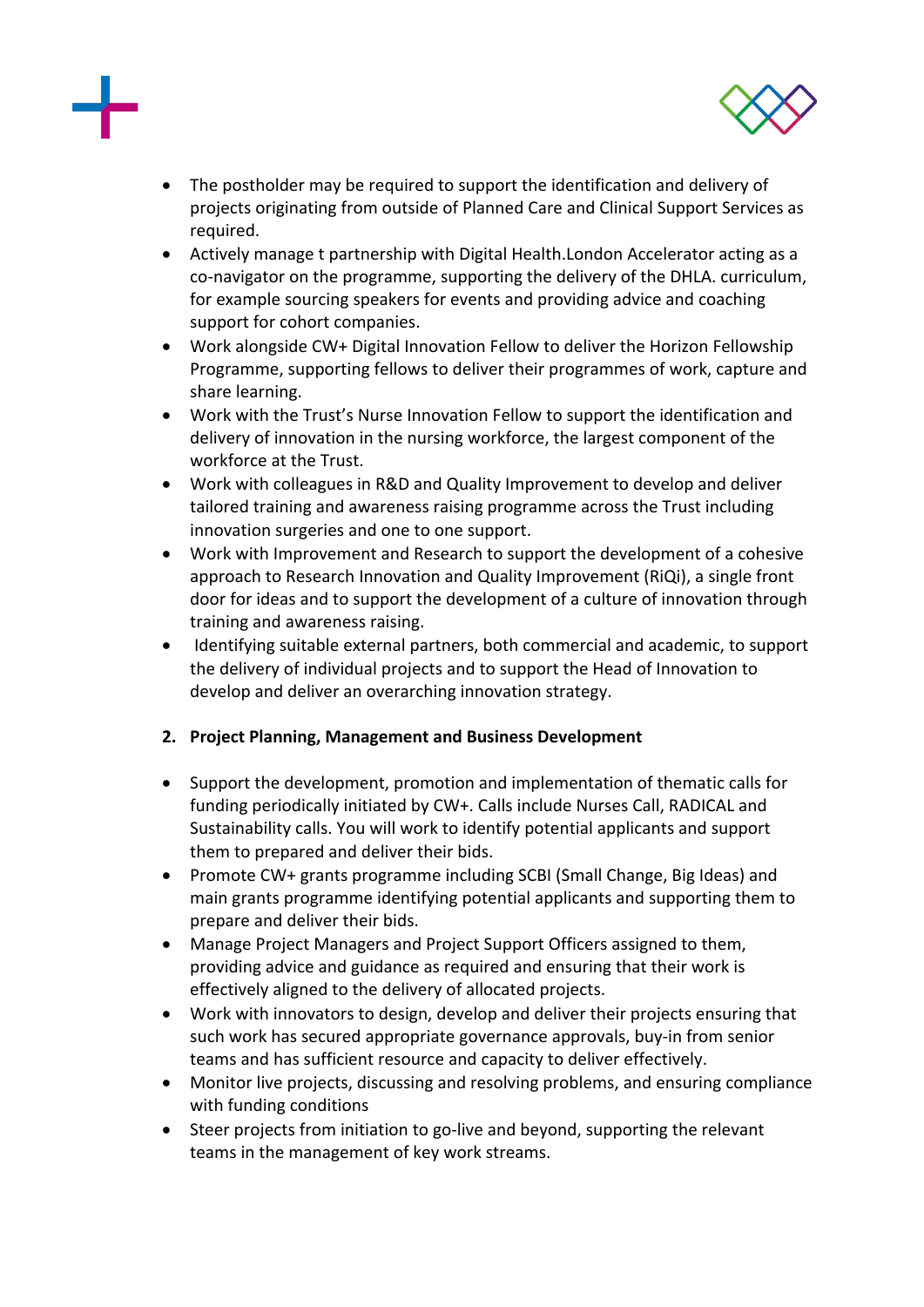



- Support the design, development of evaluation protocols, identifying baseline data, supporting the development of Cost Improvement Programmes and other service specific performance management frameworks.
- Produce and present Project Initiation Documents, Quality Impact Assessments, Equalities Health Impact Assessments, Data Privacy Impact Assessments and other governance documentation as required.
- Draw out and present findings in a concise and compelling way.
- Work closely with the Hospital Directors, Chief Executive of CW+, lead clinicians and managers; and other team members on priority projects, including supporting trust responses to commissioners' bids.
- Support the annual business planning cycle of the Trust.
- Play an integral role in supporting general managers and divisional directors to understand and address the implications of budget setting as part of the annual business planning and service reviews.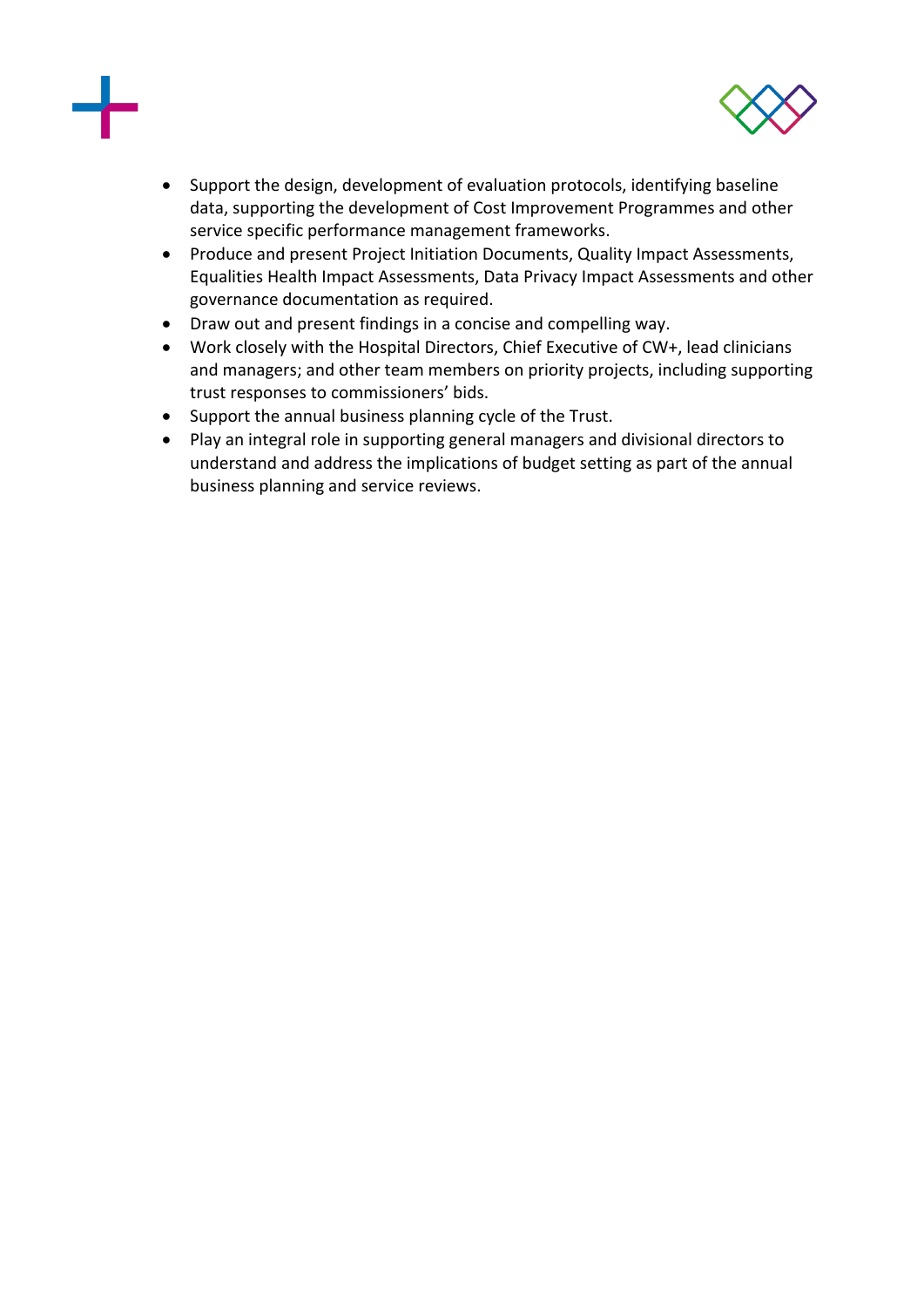



This post is part-funded by the European Structural and Investment Funds, part funded by CW+ and the Clinical Entrepreneurs Programme. The DigitalHealth.London Accelerator is receiving up to £1.7 million of funding from the European Regional Development Fund (ERDF) as part of the European Structural and Investment Funds Growth Programme 2014-2020. The Department for Communities and Local Government is the managing authority for ERDF. Established by the European Union, ERDF funds help local areas stimulate their economic development by investing in projects which will support innovation, businesses, create jobs and local community regeneration. For more information visit https://www.gov.uk/european-growthfunding.





**European Union** European Regional Development Fund

## **About CW+**

CW+ is the official charity of Chelsea and Westminster Hospital NHS Foundation Trust including its hospitals and clinics. Our generous supporters and partners enable us to:

- Build and enhance clinical facilities to create an outstanding healing environment for patients and staff
- Deliver a unique art and design programme to transform the experience and wellbeing of our patients
- Invest in health innovation to deliver exceptional patient care.
- CW+ is a Founding Delivery partner of DH.LA (https://digitalhealth.london/accelerator/)

Find out more at: www.cwplus.org.uk